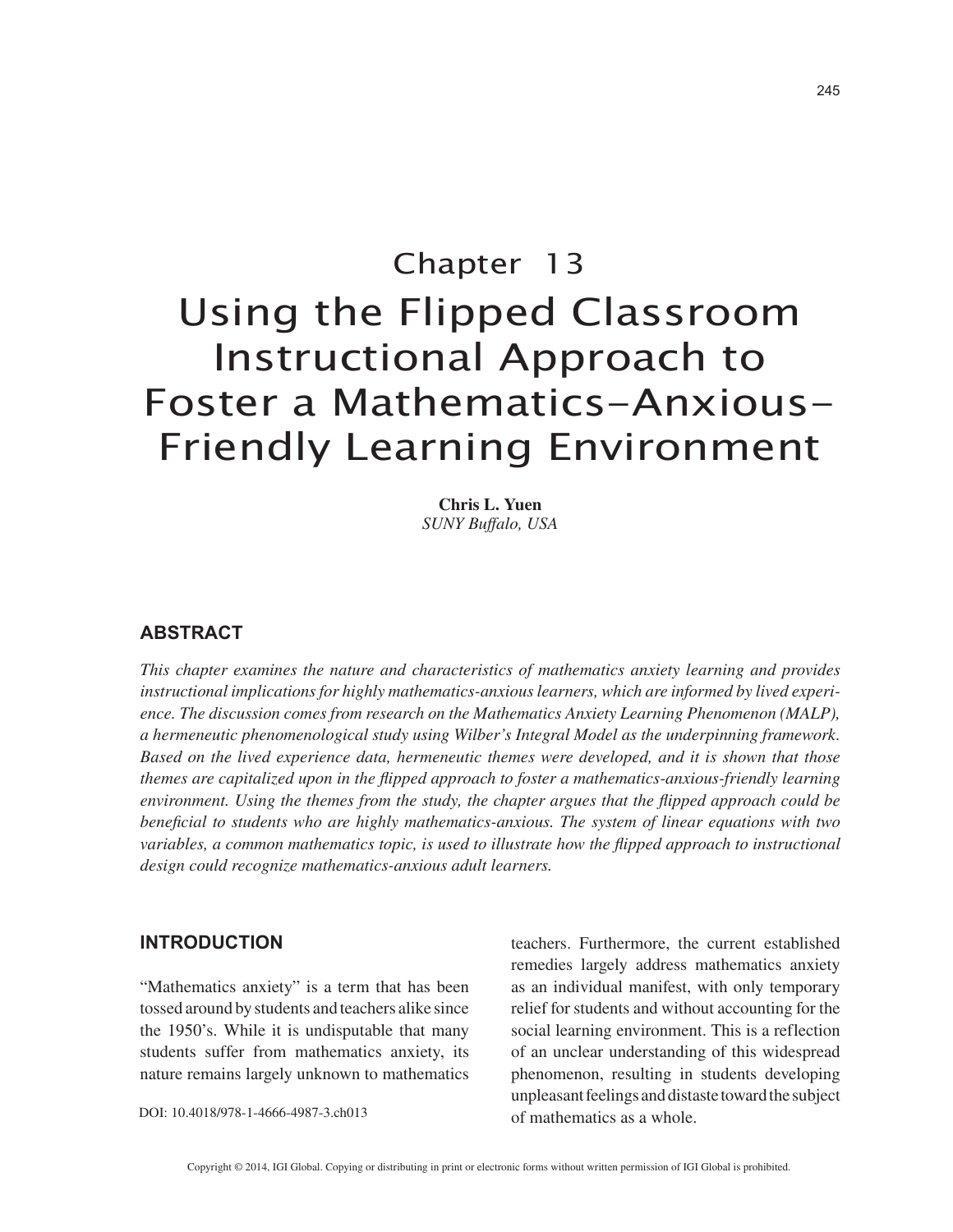The aim of this book chapter is to examine the nature and characteristics of mathematics anxiety learning, and to provide instructional implications for highly-mathematics-anxious learners which are informed by lived experience. Through the flipped classroom instructional approach, one could implement these implications that are often overlooked with the traditional approach. The discussion of mathematics anxiety is from the author's dissertation research on the Mathematics Anxiety Learning Phenomenon (MALP), a hermeneutic phenomenological study using Wilber's Integral Model as the underpinning framework. Through the lived experience data, hermeneutic themes were developed, which can be capitalized upon using the flipped classroom approach to foster a mathematics-anxious-friendly learning environment. Through the examination of these themes and the instructional implications, one can argue that the flipped approach could be beneficial to students who are highly mathematics-anxious. This book chapter will be organized in the following manner:

- 1. Past research on mathematics anxiety,
- 2. The hermeneutic phenomenological study on mathematics anxiety: its methods, data, results, and the interpretation of the lived experience,
- 3. The implications for mathematics-anxious friendly instruction and how the flipped classroom approach has great potential to foster a more positive learning environment, and
- 4. The chapter will conclude with an instructional example on solving systems of linear equations of two variables, using the flipped classroom instructional approach to demonstrate how an improved learning environment could be mathematics-anxious friendly.

# **BACKGROUND**

# **Definition of Mathematics Anxiety**

Richardson and Suinn (1972) pioneered a widely cited definition for mathematics anxiety as the "feelings of tension and anxiety that interfere with the manipulations of numbers and the solving of mathematical problems in a wide variety of ordinary life and academic situations" (p.551). Mitchell (1984) characterized mathematics anxiety as a "behavior which has been learned on a subconscious, automatic, reflective level by pairing previous experiences which were painful with the activity of mathematics" (p. 37). Both definitions were grounded in psychology, and they described it as an individualistic phenomenon. However, it seemed that there ought to be a social aspect to mathematics anxiety. Consider the following vignette to illustrate how social interaction may affect a learner's outlook:

*Years ago, I was a faculty member who advised a group of students who were enrolled in a bachelor of business administration program who were required to take a statistics course. I overheard their conversations when they were selecting from the different courses offered in a semester. Some of the comments were, "Professor [Deleted] is really tough, and he doesn't answer any questions that you ask," "His assignments are just impossible," and "The course goes way over what I need to know." What surprised me was that the students had started an informal support group to vent their negativity before the course had even begun. When I confronted them about what I had heard, they had no inhibitions telling me how negative they felt toward the course and toward that professor. Fast forward to the end of the semester when the final examinations were fast*